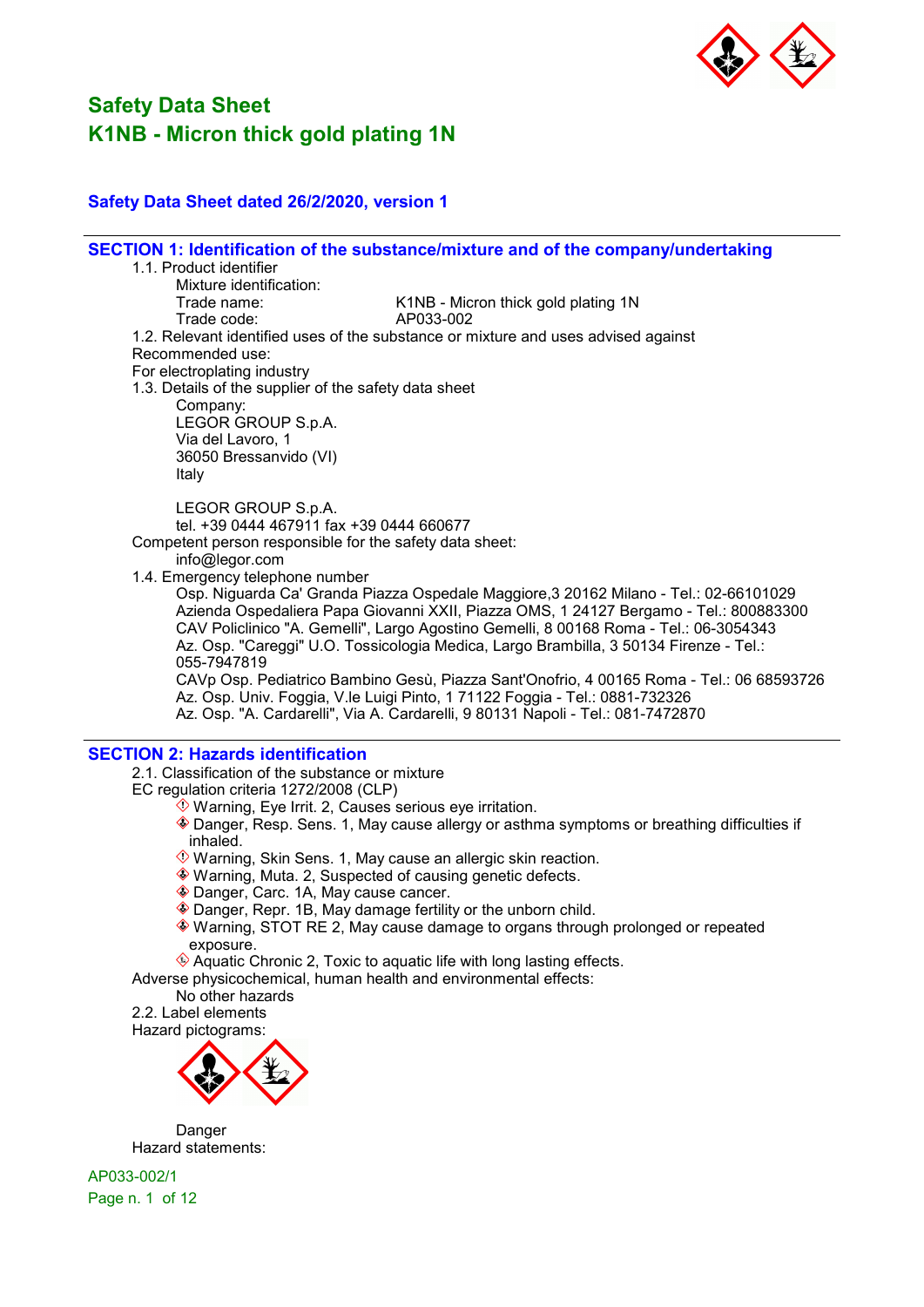H319 Causes serious eye irritation.

H334 May cause allergy or asthma symptoms or breathing difficulties if inhaled.

H317 May cause an allergic skin reaction.

H341 Suspected of causing genetic defects.

H350 May cause cancer.

H360 May damage fertility or the unborn child.

H373 May cause damage to organs through prolonged or repeated exposure.

H411 Toxic to aquatic life with long lasting effects.

Precautionary statements:

P201 Obtain special instructions before use.

P202 Do not handle until all safety precautions have been read and understood.

P261 Avoid breathing dust/fume/gas/mist/vapours/spray.

P273 Avoid release to the environment.

P280 Wear protective gloves/protective clothing/eye protection/face protection.

P304+P340 IF INHALED: Remove person to fresh air and keep comfortable for breathing.

P308+P313 IF exposed or concerned: Get medical advice/attention.

P342+P311 If experiencing respiratory symptoms: Call a POISON CENTER/doctor/... P391 Collect spillage.

Special Provisions:

None

**Contains** 

Nickel Sulfate Hexahydrate

Special provisions according to Annex XVII of REACH and subsequent amendments: None

2.3. Other hazards

vPvB Substances: None - PBT Substances: None

Other Hazards:

No other hazards

### SECTION 3: Composition/information on ingredients

- 3.1. Substances
	- N.A.
- 3.2. Mixtures

Hazardous components within the meaning of the CLP regulation and related classification:

| Qty                    | Name                          | Ident. Number                   |                                                      | <b>Classification</b>                                                                                                                                                                                                                                                                                                                                                                                                                             |
|------------------------|-------------------------------|---------------------------------|------------------------------------------------------|---------------------------------------------------------------------------------------------------------------------------------------------------------------------------------------------------------------------------------------------------------------------------------------------------------------------------------------------------------------------------------------------------------------------------------------------------|
| $>= 10\%$ -<br>< 12.5% | Citric acid                   | CAS:<br>EC:<br>REACH No.: 01-   | 5949-29-1<br>201-069-1<br>2119457026<br>$-42 - XXXX$ | $\Diamond$ 3.3/2 Eye Irrit. 2 H319                                                                                                                                                                                                                                                                                                                                                                                                                |
| $>= 1\%$ -<br>$< 3\%$  | Nickel Sulfate<br>Hexahydrate | Index<br>number:<br>CAS:<br>EC: | 10101-97-0<br>232-104-9                              | 028-009-00-5 $\otimes$ 3.1/4/Inhal Acute Tox, 4 H332<br>$\Diamond$ 3.1/4/Oral Acute Tox. 4 H302<br><b>1</b> 3.2/2 Skin Irrit. 2 H315<br><b>♦ 3.4.1/1 Resp. Sens. 1 H334</b><br>$\Diamond$ 3.4.2/1 Skin Sens. 1 H317<br><b>♦ 3.5/2 Muta. 2 H341</b><br><b>♦ 3.6/1A Carc. 1A H350</b><br><b>♦ 3.7/1B Repr. 1B H360</b><br><b>♦ 3.9/1 STOT RE 1 H372</b><br>♦4.1/A1 Aquatic Acute 1 H400<br>$M = 10.$<br>♦4.1/C1 Aquatic Chronic 1 H410<br>$M = 10.$ |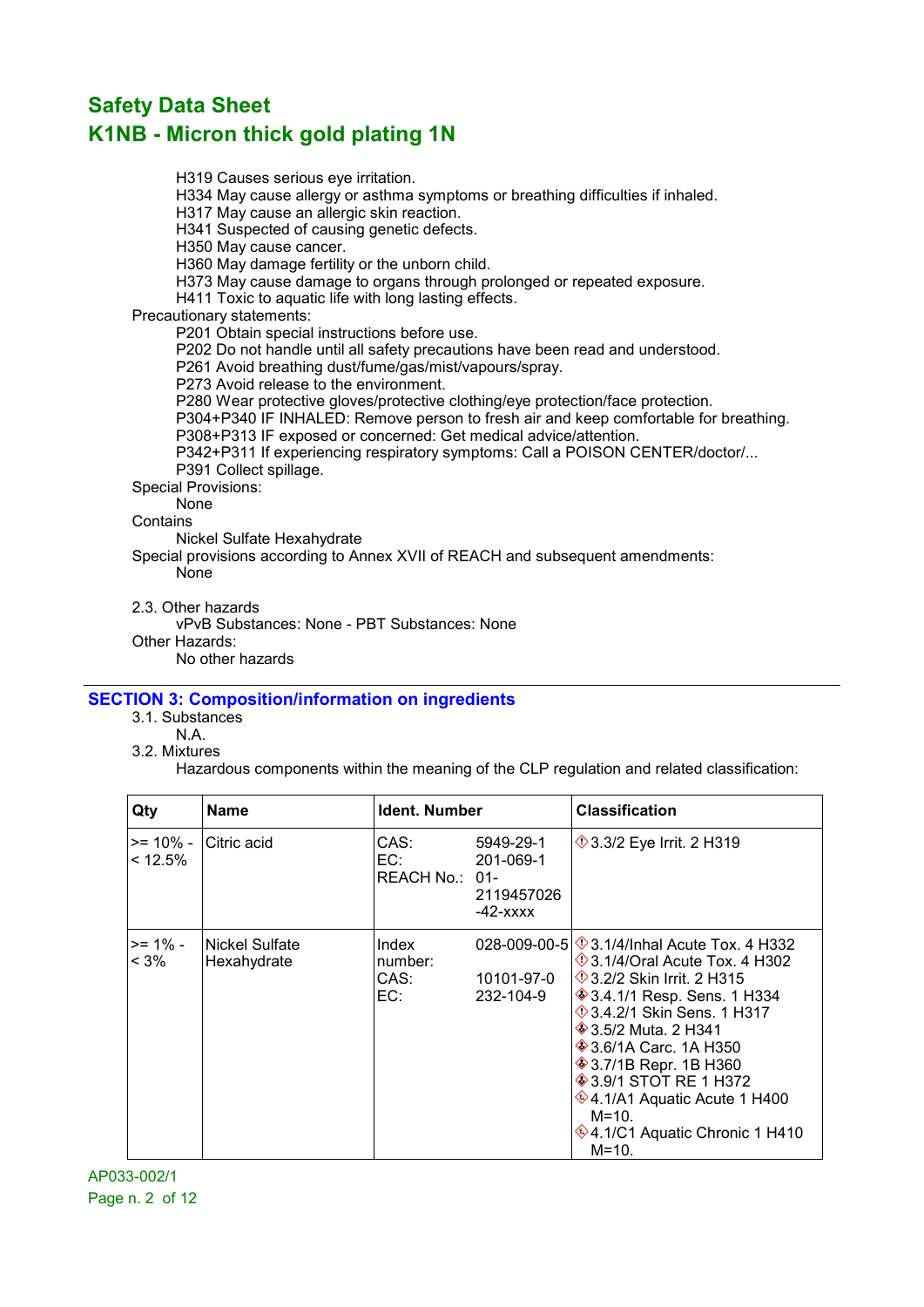#### SECTION 4: First aid measures

4.1. Description of first aid measures

- In case of skin contact:
	- Immediately take off all contaminated clothing.

Areas of the body that have - or are only even suspected of having - come into contact with the product must be rinsed immediately with plenty of running water and possibly with soap. Wash thoroughly the body (shower or bath).

Remove contaminated clothing immediately and dispose off safely.

After contact with skin, wash immediately with soap and plenty of water.

In case of eyes contact:

After contact with the eyes, rinse with water with the eyelids open for a sufficient length of time, then consult an opthalmologist immediately.

- Protect uninjured eye.
- In case of Ingestion:

Do not under any circumstances induce vomiting. OBTAIN A MEDICAL EXAMINATION IMMEDIATELY.

In case of Inhalation:

Remove casualty to fresh air and keep warm and at rest.

- 4.2. Most important symptoms and effects, both acute and delayed
	- None

4.3. Indication of any immediate medical attention and special treatment needed

In case of accident or unwellness, seek medical advice immediately (show directions for use or safety data sheet if possible).

Treatment: None

#### **SECTION 5: Firefighting measures**

- 5.1. Extinguishing media
	- Suitable extinguishing media: Water. Carbon dioxide (CO2).
		- Extinguishing media which must not be used for safety reasons:
			- None in particular.
- 5.2. Special hazards arising from the substance or mixture Do not inhale explosion and combustion gases. Burning produces heavy smoke.
- 5.3. Advice for firefighters Use suitable breathing apparatus . Collect contaminated fire extinguishing water separately. This must not be discharged into drains. Move undamaged containers from immediate hazard area if it can be done safely.

#### SECTION 6: Accidental release measures

6.1. Personal precautions, protective equipment and emergency procedures Wear personal protection equipment. Remove persons to safety. See protective measures under point 7 and 8. 6.2. Environmental precautions Do not allow to enter into soil/subsoil. Do not allow to enter into surface water or drains.

Retain contaminated washing water and dispose it. In case of gas escape or of entry into waterways, soil or drains, inform the responsible authorities.

- Suitable material for taking up: absorbing material, organic, sand
- 6.3. Methods and material for containment and cleaning up

#### AP033-002/1

Page n. 3 of 12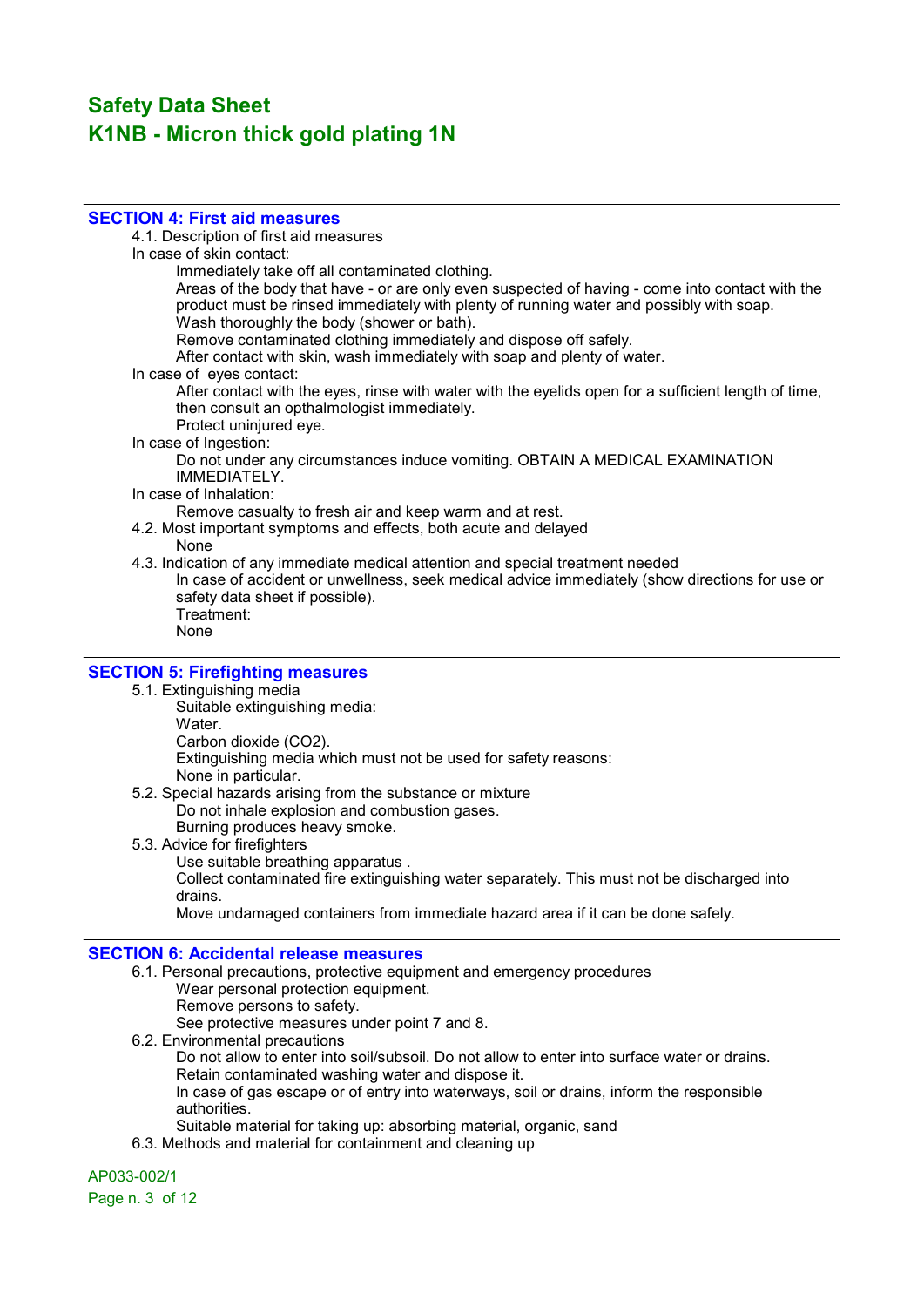Wash with plenty of water. 6.4. Reference to other sections See also section 8 and 13

### SECTION 7: Handling and storage

7.1. Precautions for safe handling

Avoid contact with skin and eyes, inhalation of vapours and mists. Exercise the greatest care when handling or opening the container. Don't use empty container before they have been cleaned. Before making transfer operations, assure that there aren't any incompatible material residuals in the containers. See also section 8 for recommended protective equipment. Advice on general occupational hygiene: Contamined clothing should be changed before entering eating areas. Do not eat or drink while working. 7.2. Conditions for safe storage, including any incompatibilities Keep away from food, drink and feed. Incompatible materials:

- -
	- None in particular.
	- Instructions as regards storage premises:
	- Adequately ventilated premises.
- 7.3. Specific end use(s) None in particular

### SECTION 8: Exposure controls/personal protection

| 8.1. Control parameters                                                                                                             |
|-------------------------------------------------------------------------------------------------------------------------------------|
| K1NB - Micron thick gold plating 1N                                                                                                 |
| ACGIH - TWA(8h): 0.1 mg/m3 - Notes: As Ni                                                                                           |
| Nickel Sulfate Hexahydrate - CAS: 10101-97-0                                                                                        |
| ACGIH - TWA: 0.1 mg/m3                                                                                                              |
| <b>DNEL Exposure Limit Values</b>                                                                                                   |
| K1NB - Micron thick gold plating 1N                                                                                                 |
| Worker Professional: 1.25 mg/m3 - Exposure: Human Inhalation - Frequency: Short Term<br>(acute) - Notes: Nickel sulfate hexahydrate |
| Worker Professional: 43 mg/m3 - Exposure: Human Inhalation - Frequency: Short Term,                                                 |
| systemic effects - Notes: Nickel sulfate hexahydrate                                                                                |
| Worker Professional: 0.22 mg/m3 - Exposure: Human Inhalation - Frequency: Local<br>chronic - Notes: Nickel sulfate hexahydrate      |
| Worker Professional: 0.22 mg/m3 - Exposure: Human Inhalation - Frequency: Chronic<br>Systemic - Notes: Nickel sulfate hexahydrate   |
| Nickel Sulfate Hexahydrate - CAS: 10101-97-0                                                                                        |
| Worker Professional: 1.25 mg/m3 - Exposure: Human Inhalation - Frequency: Short                                                     |
| Term, local effects                                                                                                                 |
| Worker Professional: 43 mg/m3 - Exposure: Human Inhalation - Frequency: Short Term,                                                 |
| systemic effects                                                                                                                    |
| Worker Professional: 0.22 mg/m3 - Exposure: Human Inhalation - Frequency: Local<br>chronic                                          |
| Worker Professional: 0.22 mg/m3 - Exposure: Human Inhalation - Frequency: Chronic                                                   |
| Systemic                                                                                                                            |
| Worker Professional: 0.002 mg/cm2 - Exposure: Human Dermal - Frequency: Local<br>chronic                                            |
| <b>PNEC Exposure Limit Values</b>                                                                                                   |
| K1NB - Micron thick gold plating 1N                                                                                                 |
| Target: Fresh Water - Value: 15900 mg/l - Type of hazard: Environmentally not effective                                             |
| limit - Notes:: Nickel sulfate hexahydrate                                                                                          |
| Target: Marine water - Value: 38500 mg/l - Type of hazard: Environmentally not effective                                            |
| limit - Notes:: Nickel sulfate hexahydrate                                                                                          |
| AP033-002/1                                                                                                                         |

Page n. 4 of 12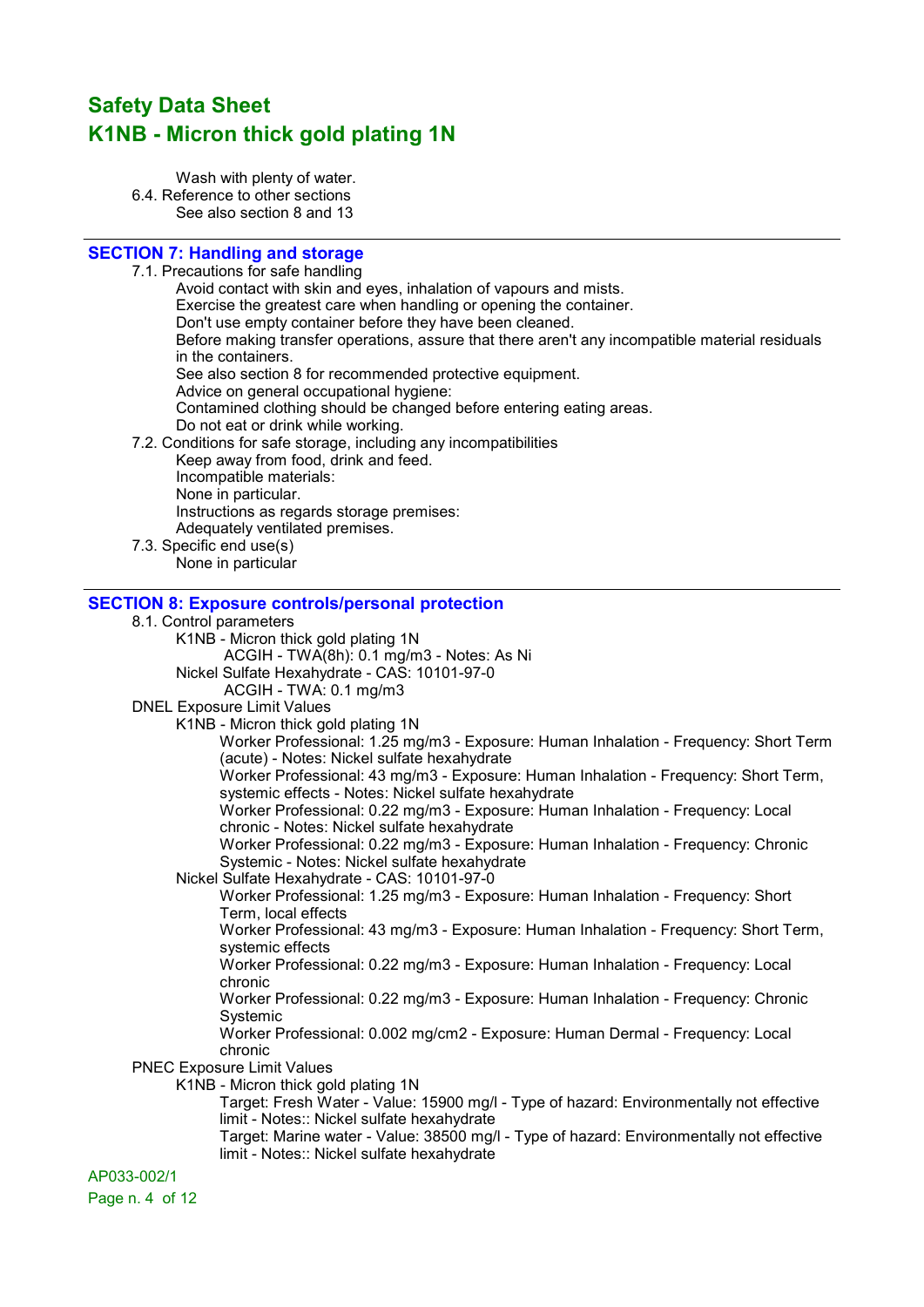Target: Terrestrial compartment - Value: 134 mg/kg - Type of hazard: Environmentally not effective limit - Notes:: Nickel sulfate hexahydrate Target: Fresh Water - Value: 0.44 mg/l - Type of hazard: Environmentally not effective limit - Notes:: Citric acid monohydrate Target: Marine water - Value: 0.044 mg/l - Type of hazard: Environmentally not effective limit - Notes:: Citric acid monohydrate Nickel Sulfate Hexahydrate - CAS: 10101-97-0 Target: Fresh Water - Value: 15900 mg/l Target: Marine water - Value: 38500 mg/l Target: Terrestrial compartment - Value: 134 mg/kg 8.2. Exposure controls Eye protection: Use close fitting safety goggles, don't use eye lens. Protection for skin: Use clothing that provides comprehensive protection to the skin, e.g. cotton, rubber, PVC or viton. Protection for hands: Use protective gloves that provides comprehensive protection, e.g. P.V.C., neoprene or rubber. Respiratory protection: Use adequate protective respiratory equipment. Thermal Hazards: None Environmental exposure controls: None Appropriate engineering controls:

None

### SECTION 9: Physical and chemical properties

9.1. Information on basic physical and chemical properties

| <b>Properties</b>                                | <b>Value</b>     | Method: | Notes:         |
|--------------------------------------------------|------------------|---------|----------------|
| Appearance and colour:                           | Green Liquid     | --      | --             |
| Odour:                                           | <b>Odourless</b> | --      | --             |
| Odour threshold:                                 | N.A.             | --      | --             |
| pH:                                              | 3.8              | --      | --             |
| Melting point / freezing<br>point:               | N.A.             | --      | --             |
| Initial boiling point and<br>boiling range:      | N.A.             | --      | --             |
| Flash point:                                     | N.A.             | --      | --             |
| Evaporation rate:                                | N.A.             | --      | --             |
| Solid/gas flammability:                          | Not flammable    | --      | --             |
| Upper/lower flammability<br>or explosive limits: | N.A.             | --      | --             |
| Vapour pressure:                                 | N.A.             | --      | $\overline{a}$ |
| Vapour density:                                  | N.A.             | --      | --             |

AP033-002/1 Page n. 5 of 12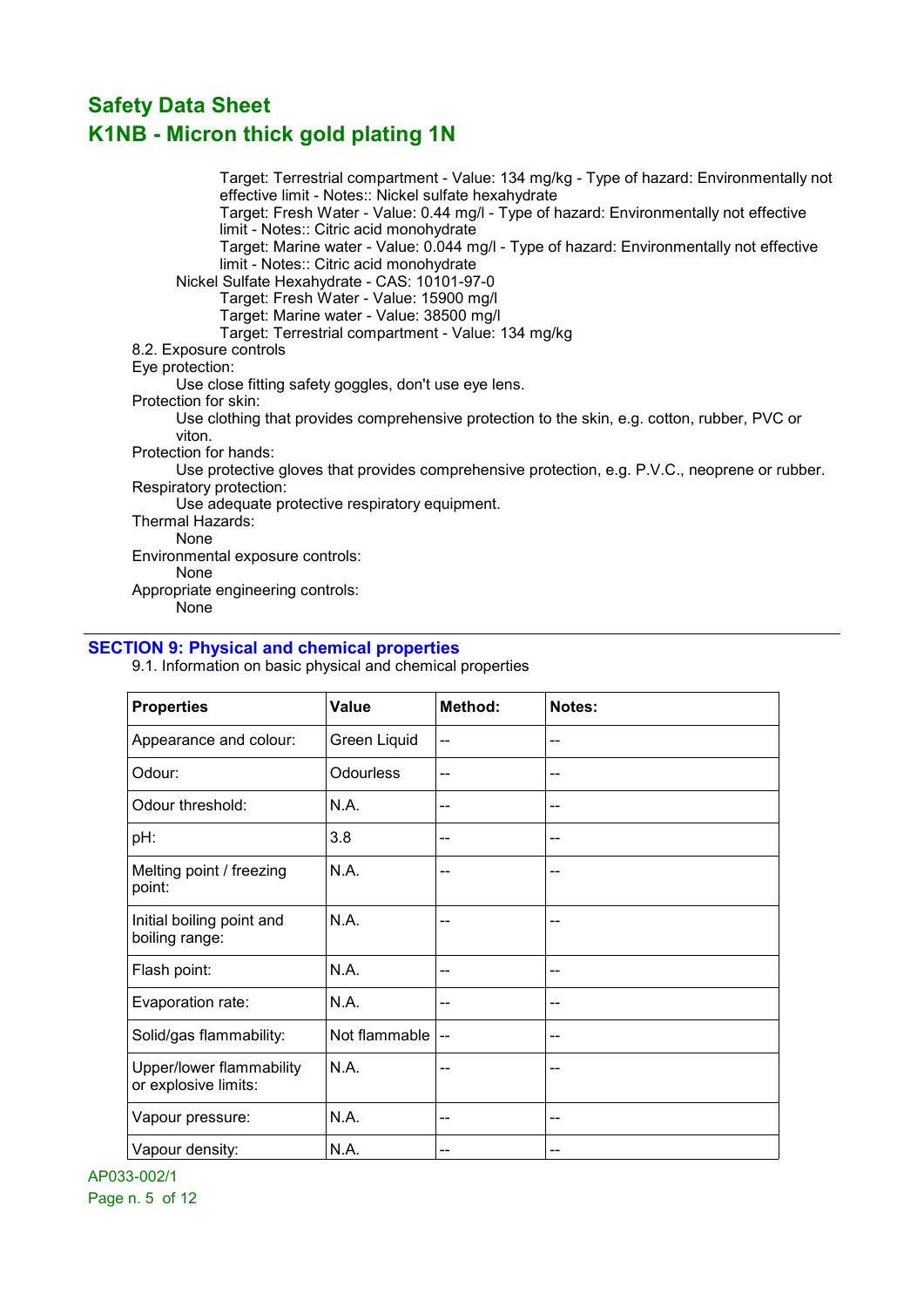| Relative density:                            | N.A.          | -- | -- |
|----------------------------------------------|---------------|----|----|
| Solubility in water:                         | Total         | -- | -- |
| Solubility in oil:                           |               | -- | -- |
| Partition coefficient (n-<br>octanol/water): | N.A.          | -- | -- |
| Auto-ignition temperature:                   | N.A.          | -- | -- |
| Decomposition<br>temperature:                | N.A.          | -- | -- |
| Viscosity:                                   | N.A.          | -- | -- |
| Explosive properties:                        | Not explosive | -- | -- |
| Oxidizing properties:                        | N.A.          | -- | -- |

### 9.2. Other information

| <b>Properties</b>                       | <b>Value</b> | Method: | Notes: |
|-----------------------------------------|--------------|---------|--------|
| Miscibility:                            | N.A.         | --      | --     |
| Fat Solubility:                         | N.A.         | $-$     | $- -$  |
| Conductivity:                           | N.A.         | --      | --     |
| VOC:                                    | --           | --      | --     |
| Substance Groups<br>relevant properties | N.A.         | --      | --     |

#### SECTION 10: Stability and reactivity

- 10.1. Reactivity
- Stable under normal conditions 10.2. Chemical stability
	- Stable under normal conditions
- 10.3. Possibility of hazardous reactions None
- 10.4. Conditions to avoid Stable under normal conditions.
- 10.5. Incompatible materials None in particular.
- 10.6. Hazardous decomposition products None.

#### SECTION 11: Toxicological information

11.1. Information on toxicological effects Toxicological information of the product: K1NB - Micron thick gold plating 1N a) acute toxicity Not classified

AP033-002/1

Page n. 6 of 12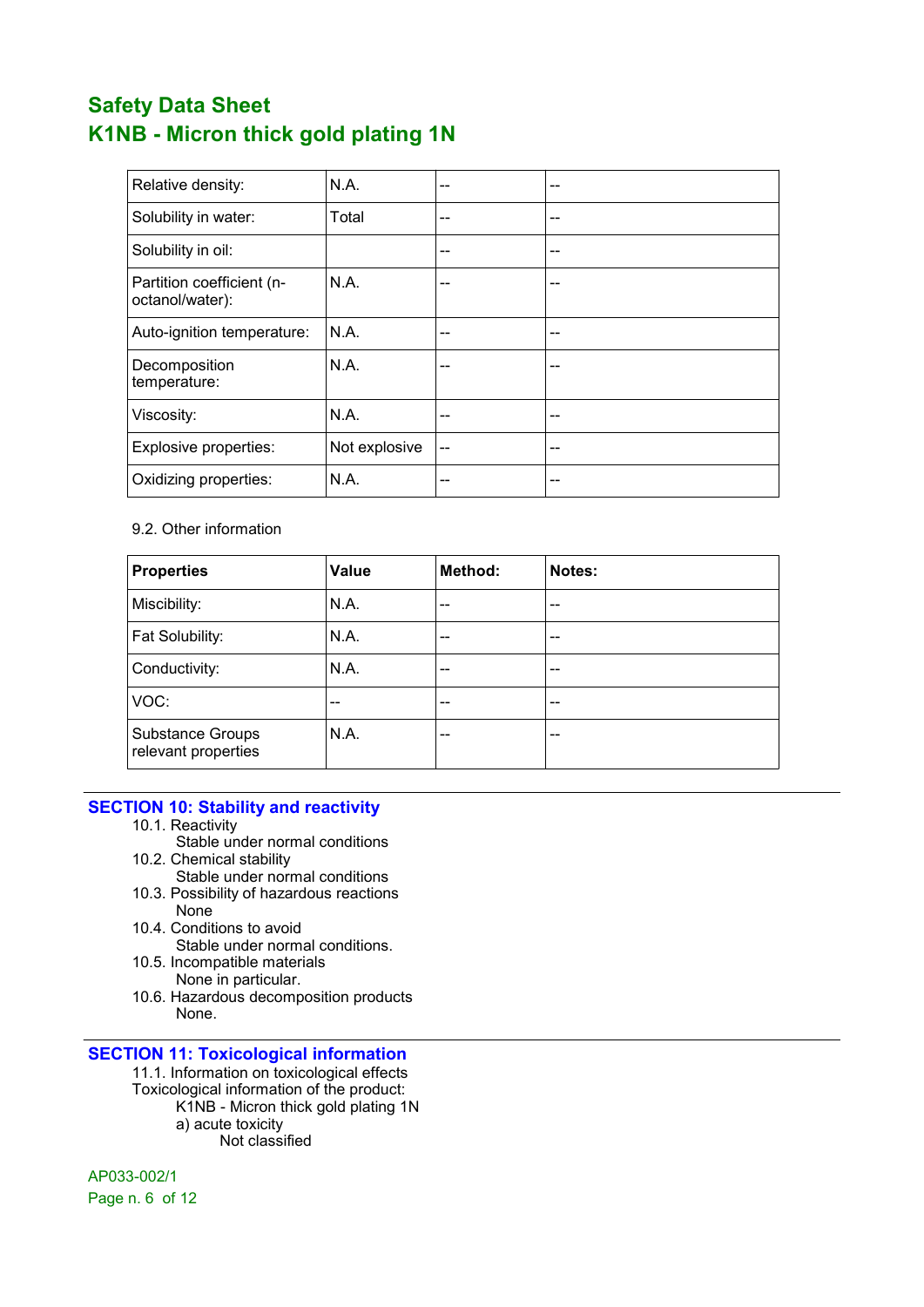Based on available data, the classification criteria are not met Test: LD50 - Route: Oral - Species: Rat 5400 mg/kg - Notes: Citric Acid Monohydrate Test: LD50 - Route: Skin - Species: Rat > 2000 mg/kg - Notes: Citric Acid Monohydrate Test: LD50 - Route: Oral - Species: Rat 361 mg/kg - Notes: Nickel sulfate monohydrate Test: LC50 - Route: Inhalation - Species: Rat 2.48 mg/l - Notes: Nickel sulfate monohydrate b) skin corrosion/irritation Not classified Based on available data, the classification criteria are not met c) serious eye damage/irritation The product is classified: Eye Irrit. 2 H319 d) respiratory or skin sensitisation The product is classified: Resp. Sens. 1 H334;Skin Sens. 1 H317 e) germ cell mutagenicity The product is classified: Muta. 2 H341 f) carcinogenicity The product is classified: Carc. 1A H350 g) reproductive toxicity The product is classified: Repr. 1B H360 h) STOT-single exposure Not classified Based on available data, the classification criteria are not met i) STOT-repeated exposure The product is classified: STOT RE 2 H373 j) aspiration hazard Not classified Based on available data, the classification criteria are not met Toxicological information of the main substances found in the product: Nickel Sulfate Hexahydrate - CAS: 10101-97-0 a) acute toxicity: Test: LC50 - Route: Inhalation - Species: Rat = 2.48 mg/l - Duration: 4h - Source: ECHA - Notes: OECD Test: LD50 - Route: Oral - Species: Rat = 361 mg/kg - Source: ECHA - Notes: OECD-425 f) carcinogenicity: Test: Carcinogenicity - Route: Oral - Species: Rat 10-50 mg/kg - Source: IARC: Group 2B - Notes: 2 years treatment: Keratoacanthoma

#### SECTION 12: Ecological information

#### 12.1. Toxicity

Adopt good working practices, so that the product is not released into the environment. LC50 fish > 100 mg/l/96h (NOEC value: 100 mg/l) IC50 algae: 0,81 mg/l/72h (NOEC value: 0,32 mg/l) EC50 dafnia: 9,5 mg/l/48h (NOEC value: 1 mg/l)

Hazard for water class 2 (D) (autoclassification): dangerous. Use according with good working practices avoiding to disperse in the external environment. K1NB - Micron thick gold plating 1N The product is classified: Aquatic Chronic 2 - H411

a) Aquatic acute toxicity:

Endpoint: LC50 - Species: Fish 71.5 mg/l - Duration h: 96 - Notes: Nickel sulfate hexahydrate Endpoint: EC50 - Species: Shellfish 2.58 mg/l - Duration h: 48 - Notes: Nickel sulfate

hexahydrate

Endpoint: EC50 - Species: Algae 0.39 mg/l - Duration h: 72 - Notes: Nickel sulfate hexahydrate

b) Aquatic chronic toxicity:

#### AP033-002/1

Page n. 7 of 12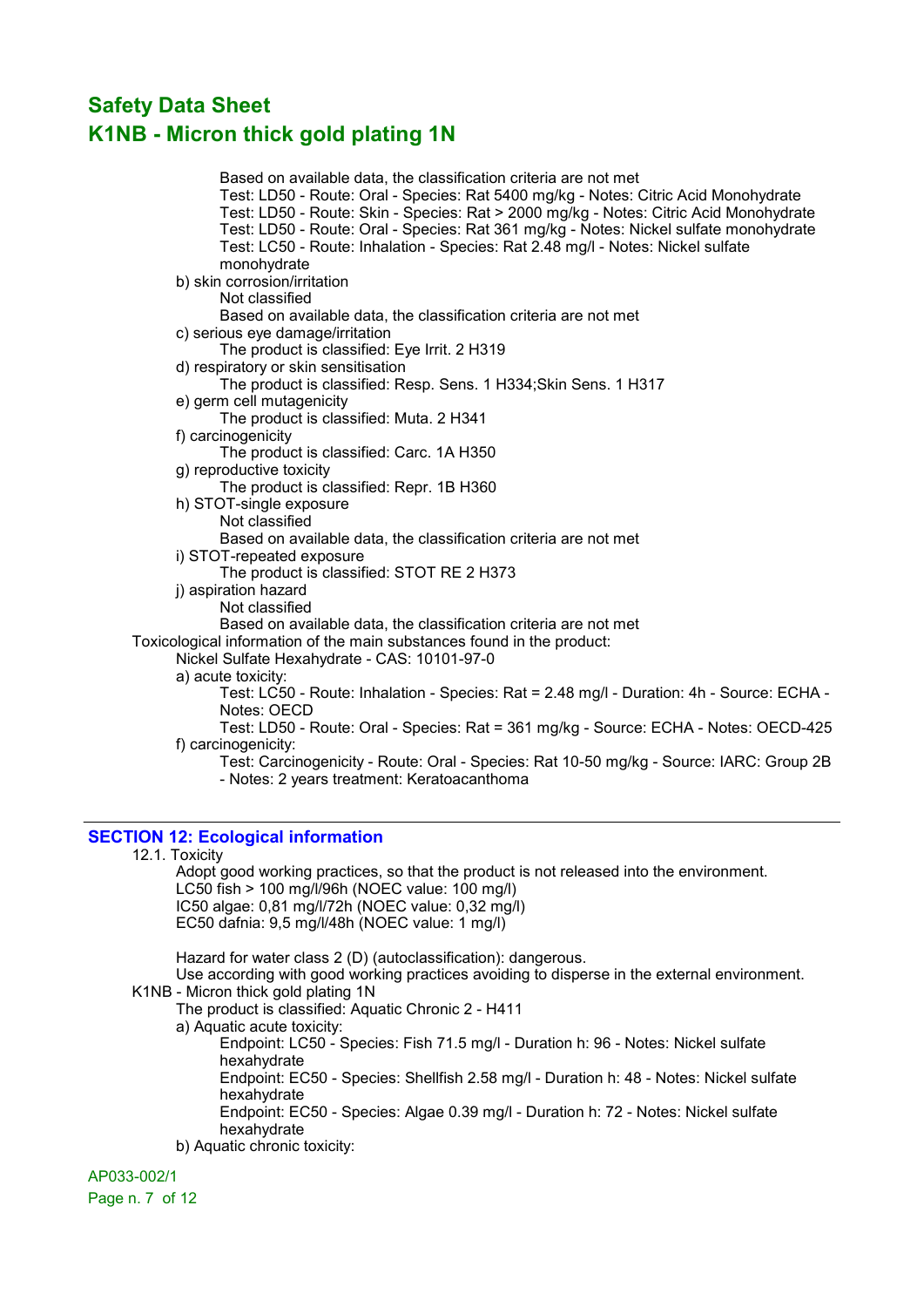Endpoint: NOEC - Species: Algae 425 mg/l - Duration h: 8 - Notes: Citric Acid Monohydrate Nickel Sulfate Hexahydrate - CAS: 10101-97-0 a) Aquatic acute toxicity: Endpoint: LC50 - Species: Fish = 71.5 mg/l - Duration h: 96 - Notes: Clarias Batrachus Endpoint: EC50 - Species: Shellfish = 2.58 mg/l - Duration h: 48 - Notes: Daphnia Magna Endpoint: EC50 - Species: Algae = 0.39 mg/l - Duration h: 72 - Notes: Scenedesmus quadricauda 12.2. Persistence and degradability None K1NB - Micron thick gold plating 1N Biodegradability: Readily biodegradable - Test: Solubility in water - Notes: Citric Acid Monohydrate 12.3. Bioaccumulative potential K1NB - Micron thick gold plating 1N Bioaccumulation: Bioaccumulative - Test: BCF - Bioconcentrantion factor 3.2 - Notes: Citric Acid Monohydrate Bioaccumulation: Bioaccumulative - Test: BCF - Bioconcentrantion factor 14 - Notes: Nickel sulfate anhydrous 12.4. Mobility in soil N.A. 12.5. Results of PBT and vPvB assessment vPvB Substances: None - PBT Substances: None 12.6. Other adverse effects None SECTION 13: Disposal considerations

#### 13.1. Waste treatment methods Recover, if possible. Send to authorised disposal plants or for incineration under controlled conditions. In so doing, comply with the local and national regulations currently in force.

#### SECTION 14: Transport information



| 14.1. UN number                     |                                                                                     |
|-------------------------------------|-------------------------------------------------------------------------------------|
| ADR-UN Number:                      | 3082                                                                                |
| IATA-UN Number:                     | 3082                                                                                |
| IMDG-UN Number:                     | 3082                                                                                |
| 14.2. UN proper shipping name       |                                                                                     |
| <b>ADR-Shipping Name:</b>           | ENVIRONMENTALLY HAZARDOUS SUBSTANCE, LIQUID,<br>N.O.S. (Nickel Sulfate Hexahydrate) |
| IATA-Shipping Name:                 | ENVIRONMENTALLY HAZARDOUS SUBSTANCE, LIQUID,<br>N.O.S. (Nickel Sulfate Hexahydrate) |
| <b>IMDG-Shipping Name:</b>          | ENVIRONMENTALLY HAZARDOUS SUBSTANCE, LIQUID,<br>N.O.S. (Nickel Sulfate Hexahydrate) |
| 14.3. Transport hazard class(es)    |                                                                                     |
| ADR-Class:                          | 9                                                                                   |
| ADR-Label:                          |                                                                                     |
| ADR - Hazard identification number: | 90                                                                                  |
| IATA-Class:                         | 9                                                                                   |
| IATA-Label:                         | 9                                                                                   |
| IMDG-Class:                         | 9                                                                                   |
| IMDG-Class:                         | Not dangerous for transportation                                                    |
|                                     |                                                                                     |

### AP033-002/1

Page n. 8 of 12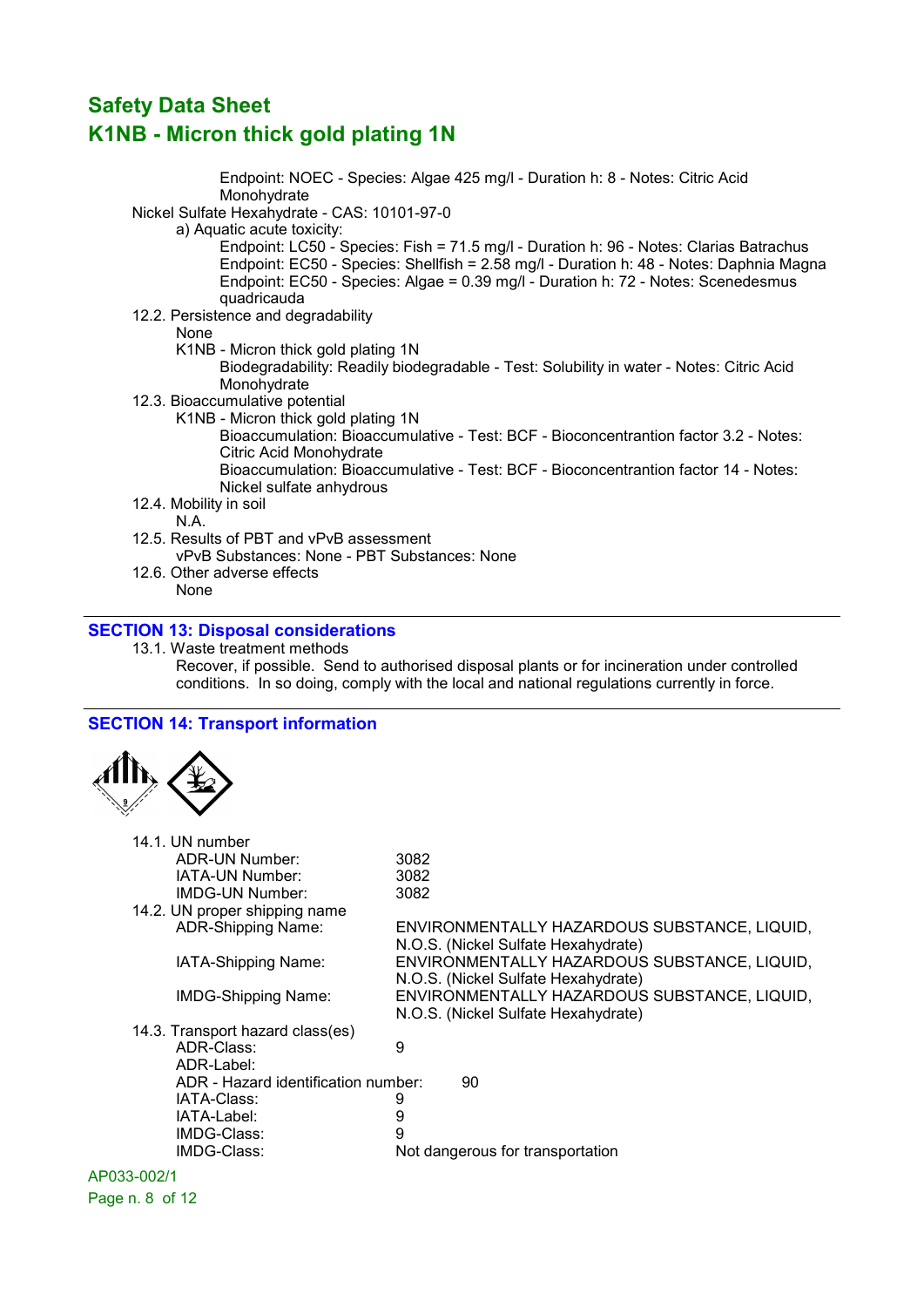| 14.4. Packing group                                     |                                  |
|---------------------------------------------------------|----------------------------------|
| <b>ADR-Packing Group:</b>                               | Ш                                |
| IATA-Packing group:                                     | Ш                                |
| IMDG-Packing group:                                     | Ш                                |
| 14.5. Environmental hazards                             |                                  |
| <b>ADR-Enviromental Pollutant:</b>                      | Yes                              |
| IMDG-Marine pollutant:                                  | <b>Marine Pollutant</b>          |
| 14.6. Special precautions for user                      |                                  |
| Rail (RID):                                             | Not dangerous for transportation |
| ADR-Subsidiary hazards:                                 |                                  |
| ADR-S.P.:                                               | 274 335 375 601                  |
| ADR-Transport category (Tunnel restriction code): 3 (-) |                                  |
| IATA-Passenger Aircraft:                                | 964                              |
| IATA-Subsidiary hazards:                                |                                  |
| IATA-Cargo Aircraft:                                    | 964                              |
| $IATA-S.P.:$                                            | A97 A158 A197                    |
| IATA-ERG:                                               | 9L                               |
| IMDG-Page:                                              |                                  |
| IMDG-EmS:                                               | F-A, S-F                         |
| IMDG-Subsidiary hazards:                                |                                  |
| IMDG-MFAG:                                              |                                  |
| IMDG-Stowage and handling:                              | Category A                       |
| IMDG-Segregation:                                       |                                  |

14.7. Transport in bulk according to Annex II of Marpol and the IBC Code

#### SECTION 15: Regulatory information

15.1. Safety, health and environmental regulations/legislation specific for the substance or mixture Dir. 98/24/EC (Risks related to chemical agents at work) Dir. 2000/39/EC (Occupational exposure limit values) Regulation (EC) n. 1907/2006 (REACH) Regulation (EC) n. 1272/2008 (CLP) Regulation (EC) n. 790/2009 (ATP 1 CLP) and (EU) n. 758/2013 Regulation (EU) 2015/830 Regulation (EU) n. 286/2011 (ATP 2 CLP) Regulation (EU) n. 618/2012 (ATP 3 CLP) Regulation (EU) n. 487/2013 (ATP 4 CLP) Regulation (EU) n. 944/2013 (ATP 5 CLP) Regulation (EU) n. 605/2014 (ATP 6 CLP) Regulation (EU) n. 2015/1221 (ATP 7 CLP) Regulation (EU) n. 2016/918 (ATP 8 CLP) Regulation (EU) n. 2016/1179 (ATP 9 CLP) Regulation (EU) n. 2017/776 (ATP 10 CLP) Restrictions related to the product or the substances contained according to Annex XVII Regulation (EC) 1907/2006 (REACH) and subsequent modifications: None Where applicable, refer to the following regulatory provisions : Directive 2012/18/EU (Seveso III) Regulation (EC) nr 648/2004 (detergents). Dir. 2004/42/EC (VOC directive) Provisions related to directive EU 2012/18 (Seveso III): Seveso III category according to Annex 1, part 1 Product belongs to category: E2 15.2. Chemical safety assessment No Chemical Safety Assessment has been carried out for the mixture.

AP033-002/1 Page n. 9 of 12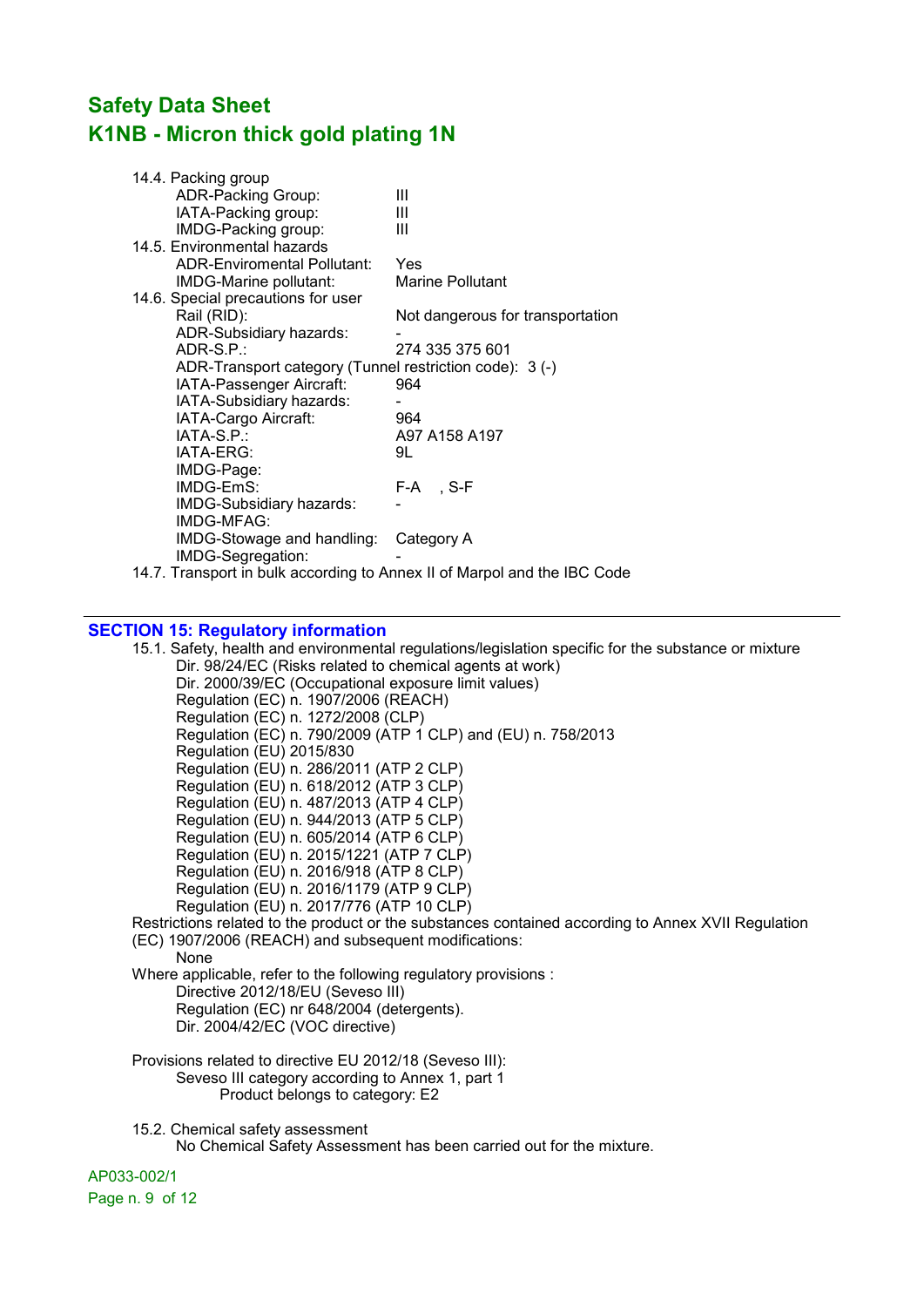### SECTION 16: Other information

Text of phrases referred to under heading 3:

H319 Causes serious eye irritation.

H332 Harmful if inhaled.

H302 Harmful if swallowed.

H315 Causes skin irritation.

H334 May cause allergy or asthma symptoms or breathing difficulties if inhaled.

H317 May cause an allergic skin reaction.

H341 Suspected of causing genetic defects.

H350 May cause cancer if inhaled.

H360 May damage fertility or the unborn child.

H372 Causes damage to organs through prolonged or repeated exposure.

H400 Very toxic to aquatic life.

H410 Very toxic to aquatic life with long lasting effects.

| <b>Hazard class and</b><br>hazard category | Code               | <b>Description</b>                                                |
|--------------------------------------------|--------------------|-------------------------------------------------------------------|
| Acute Tox, 4                               | 3.1/4/Inhal        | Acute toxicity (inhalation), Category 4                           |
| Acute Tox, 4                               | 3.1/4/Oral         | Acute toxicity (oral), Category 4                                 |
| Skin Irrit. 2                              | 3.2/2              | Skin irritation, Category 2                                       |
| Eye Irrit. 2                               | 3.3/2              | Eye irritation, Category 2                                        |
| Resp. Sens. 1                              | 3.4.1/1            | <b>Respiratory Sensitisation, Category 1</b>                      |
| Skin Sens. 1                               | 3.4.2/1            | Skin Sensitisation, Category 1                                    |
| Muta, 2                                    | 3.5/2              | Germ cell mutagenicity, Category 2                                |
| Carc. 1A                                   | 3.6/1A             | Carcinogenicity, Category 1A                                      |
| Repr. 1B                                   | 3.7/1B             | Reproductive toxicity, Category 1B                                |
| STOT RE 1                                  | 3.9/1              | Specific target organ toxicity - repeated<br>exposure, Category 1 |
| STOT RE 2                                  | 3.9/2              | Specific target organ toxicity - repeated<br>exposure, Category 2 |
| Aquatic Acute 1                            | 4.1/A1             | Acute aquatic hazard, category 1                                  |
| Aquatic Chronic 1                          | 4.1/C1             | Chronic (long term) aquatic hazard, category 1                    |
| <b>Aquatic Chronic 2</b>                   | 4.1/C <sub>2</sub> | Chronic (long term) aquatic hazard, category 2                    |

Classification and procedure used to derive the classification for mixtures according to Regulation (EC) 1272/2008 [CLP]:

| <b>Classification according to Regulation (EC) Nr.</b><br>1272/2008 | <b>Classification procedure</b> |
|---------------------------------------------------------------------|---------------------------------|
| Eye Irrit. 2, H319                                                  | l Calculation method            |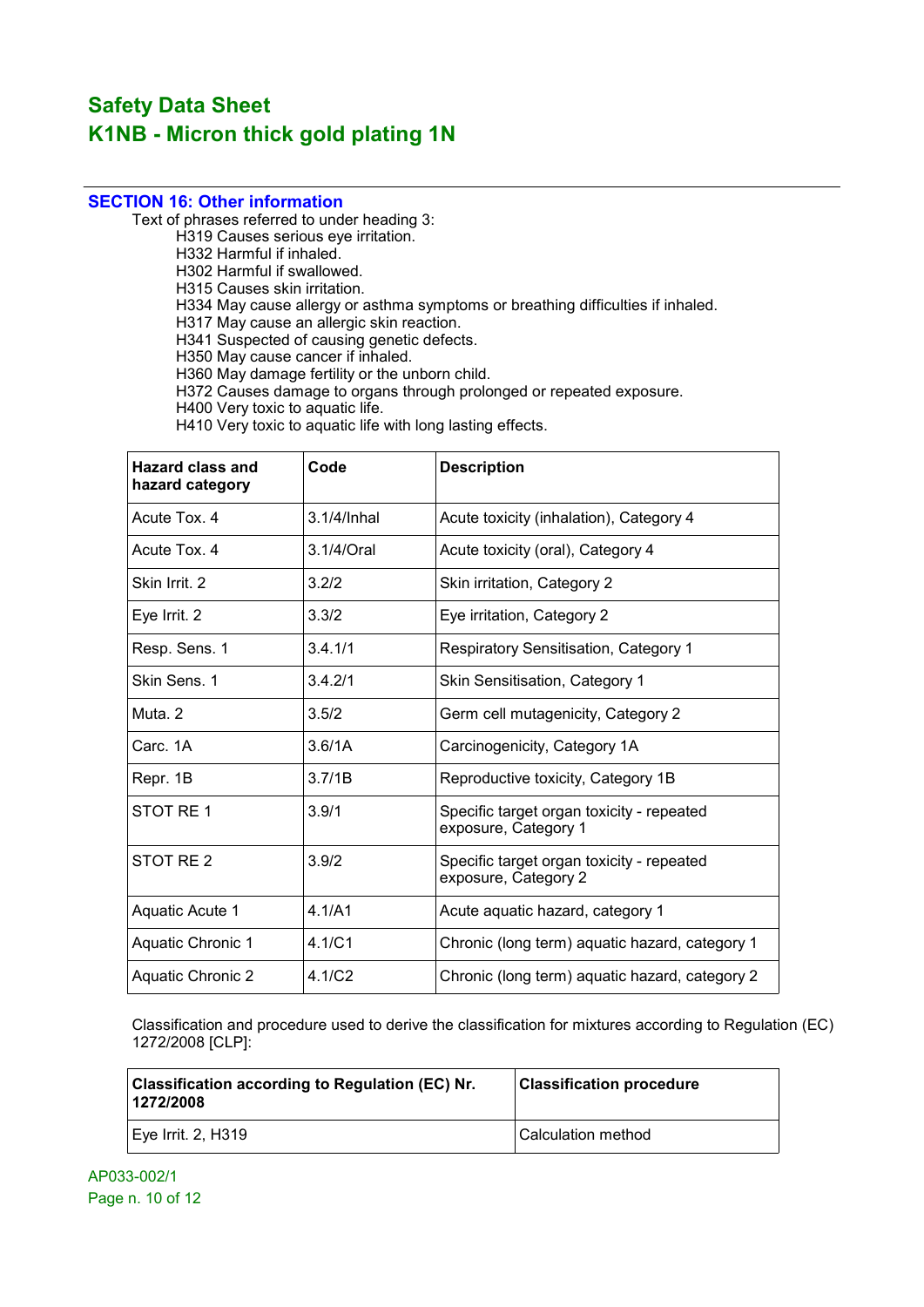| Resp. Sens. 1, H334       | Calculation method |
|---------------------------|--------------------|
| <b>Skin Sens. 1, H317</b> | Calculation method |
| Muta. 2, H341             | Calculation method |
| Carc. 1A, H350            | Calculation method |
| Repr. 1B, H360            | Calculation method |
| STOT RE 2, H373           | Calculation method |
| Aquatic Chronic 2, H411   | Calculation method |

This document was prepared by a competent person who has received appropriate training. Main bibliographic sources:

ECDIN - Environmental Chemicals Data and Information Network - Joint Research Centre, Commission of the European Communities

SAX's DANGEROUS PROPERTIES OF INDUSTRIAL MATERIALS - Eight Edition - Van Nostrand Reinold

The information contained herein is based on our state of knowledge at the above-specified date. It refers solely to the product indicated and constitutes no guarantee of particular quality. It is the duty of the user to ensure that this information is appropriate and complete with respect to the specific use intended.

This MSDS cancels and replaces any preceding release.

| ADR:                   | European Agreement concerning the International Carriage of<br>Dangerous Goods by Road.                       |
|------------------------|---------------------------------------------------------------------------------------------------------------|
| ATE:                   | <b>Acute Toxicity Estimate</b>                                                                                |
| ATEmix:                | Acute toxicity Estimate (Mixtures)                                                                            |
| CAS:                   | Chemical Abstracts Service (division of the American Chemical<br>Society).                                    |
| CLP:                   | Classification, Labeling, Packaging.                                                                          |
| DNEL:                  | Derived No Effect Level.                                                                                      |
| EINECS:<br>GefStoffVO: | European Inventory of Existing Commercial Chemical Substances.<br>Ordinance on Hazardous Substances, Germany. |
| GHS:                   | Globally Harmonized System of Classification and Labeling of<br>Chemicals.                                    |
| IATA:                  | International Air Transport Association.                                                                      |
| IATA-DGR:              | Dangerous Goods Regulation by the "International Air Transport"<br>Association" (IATA).                       |
| ICAO:                  | International Civil Aviation Organization.                                                                    |
| ICAO-TI:               | Technical Instructions by the "International Civil Aviation Organization"<br>$(ICAO)$ .                       |
| IMDG:                  | International Maritime Code for Dangerous Goods.                                                              |
| INCI:                  | International Nomenclature of Cosmetic Ingredients.                                                           |
| KSt:                   | Explosion coefficient.                                                                                        |
| LC50:                  | Lethal concentration, for 50 percent of test population.                                                      |
| LD50:                  | Lethal dose, for 50 percent of test population.                                                               |
| PNEC:                  | Predicted No Effect Concentration.                                                                            |
| RID:                   | Regulation Concerning the International Transport of Dangerous Goods<br>by Rail.                              |
| STEL:                  | Short Term Exposure limit.                                                                                    |
| STOT:                  | Specific Target Organ Toxicity.                                                                               |
| TLV:                   | Threshold Limiting Value.                                                                                     |
| TWA:                   | Time-weighted average                                                                                         |
| WGK:                   | German Water Hazard Class.                                                                                    |

AP033-002/1

Page n. 11 of 12